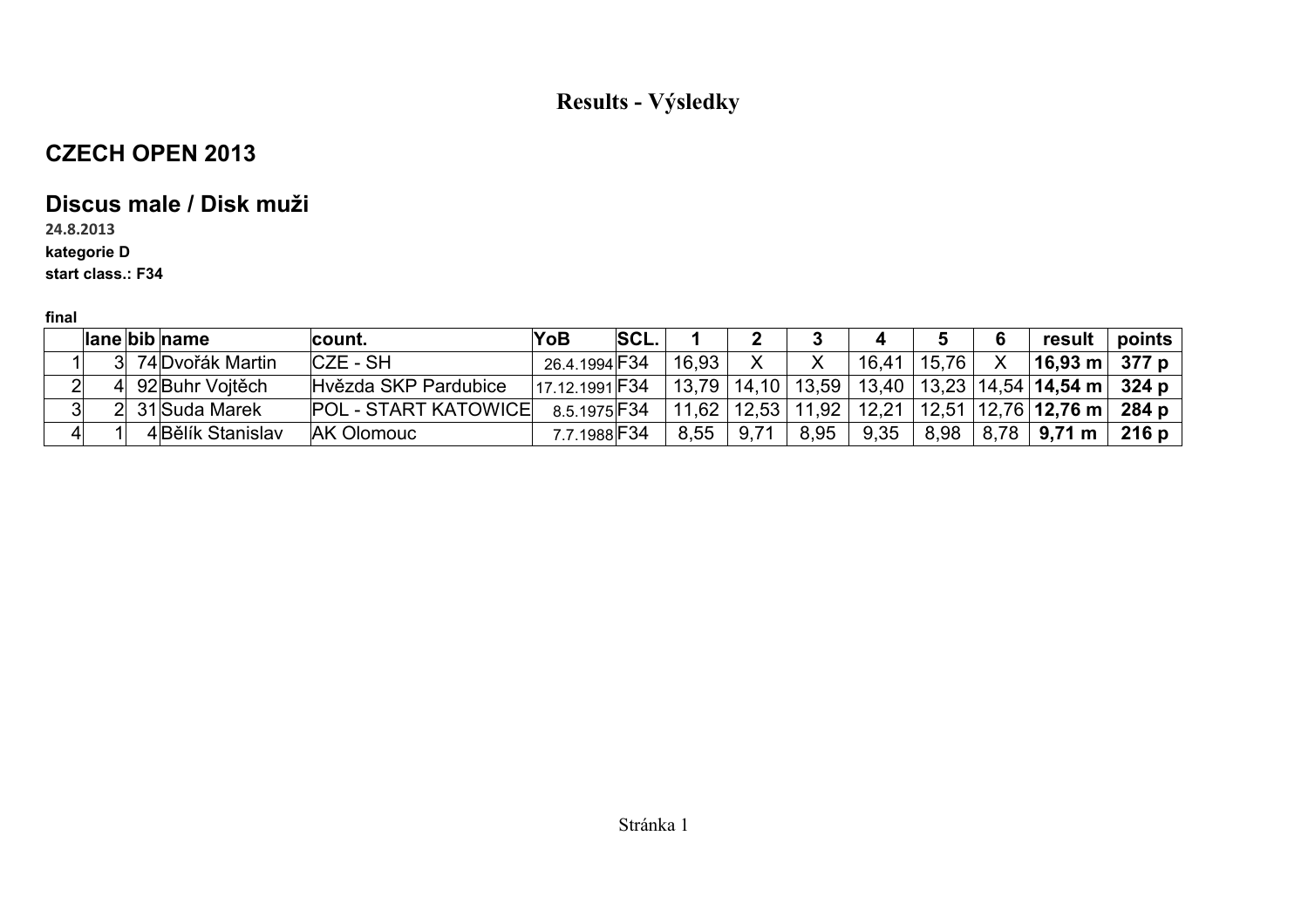### **CZECH OPEN 2013**

# **shot put female / koule ženy**

### **23.8.2013**

#### **kategorie D**

#### **start class.: F32/F53/F54/F55/F56**

|   | lane bib |    | $\mathsf{name}$       | count.     | YoB       | SCL. |      |      |      | 4    | ა    | 6    | result      | points           |
|---|----------|----|-----------------------|------------|-----------|------|------|------|------|------|------|------|-------------|------------------|
|   |          |    | Kacanu Eva            | <b>CZE</b> | 20.5.1965 | F54  | 5.26 | 5,23 | 5,48 | 5,52 | 5,76 | 5,66 | 5,76 m      | 824 p            |
|   |          | 14 | <b>Ibryam Esmeray</b> | <b>BUL</b> | 18.7.1982 | F55  | 4,32 | 4,67 | Χ    | 4,73 | 4,90 | 4,98 | 4,98 m      | 599 p            |
| 3 | 4        | 58 | Kalman Krisztina      | <b>HUN</b> | 8.4.1987  | F32  | 3,40 | Χ    | 3.68 |      | 3,40 | 3,27 | $3,68 \; m$ | 592 p            |
| 4 |          | 5  | Obrová Miroslava      | <b>CZE</b> | 10.8.1975 | F56  | 4,87 | 4,84 | 4,89 | 4,75 | 4,84 | Χ    | 4,89 m      | 552 p            |
| 5 | 6        | 97 | Písaříková Vendula    | <b>CZE</b> | 1.3.1983  | F32  | 3,13 | 2.73 |      | 3,34 | Χ    | 3,35 | $3,35 \; m$ | 539 p            |
| 6 | $\circ$  | 67 | Koczorowska Marta     | <b>POL</b> | 27.6.1985 | F34  | 2,96 | 3,00 | 3,15 | 3,00 | 2,95 | 3,10 | $3,15 \; m$ | 336 <sub>p</sub> |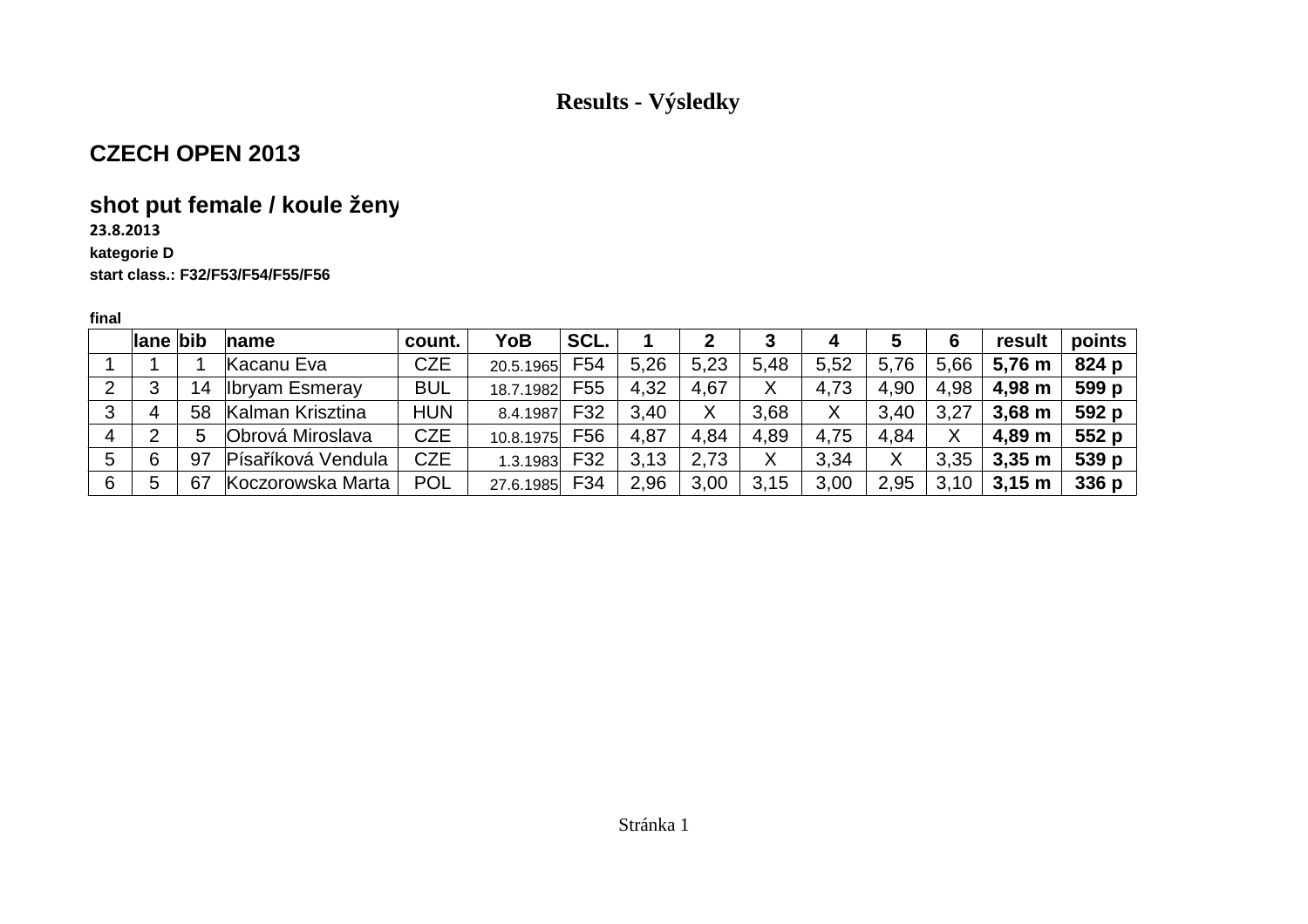### **CZECH OPEN 2013**

# **javelin female / oštěp ženy**

**24.8.2013**

**kategorie D**

**start class.: F56/F57**

| lane bib | $n$ ame                       | ⊺count.               | YoB                  | <b>SCL.</b> |               |                |                 | result                      | points |
|----------|-------------------------------|-----------------------|----------------------|-------------|---------------|----------------|-----------------|-----------------------------|--------|
|          | 60 Szmrtnik Katalin           | <b>HUN</b>            | 14.12.1961 F57       |             | $12,76$ 13,51 | 12,97          | 14,55 14,34 X   | 14,55 m∣                    | 649 p  |
|          | 38 Vocelová Anna              | $ CZE - SC JU Praha $ | 13.1.1992 <b>F56</b> |             | 12,80 12,68 X |                |                 | $12,12$ 13,71 13,10 13,71 m | 602 p  |
|          | 5 Obrová Miroslava AK Olomouc |                       | 10.8.1975 F57        |             | 8.98          | $9.43\text{X}$ | $9,79$ $\times$ | $9,79 \text{ m}$            | 436 p  |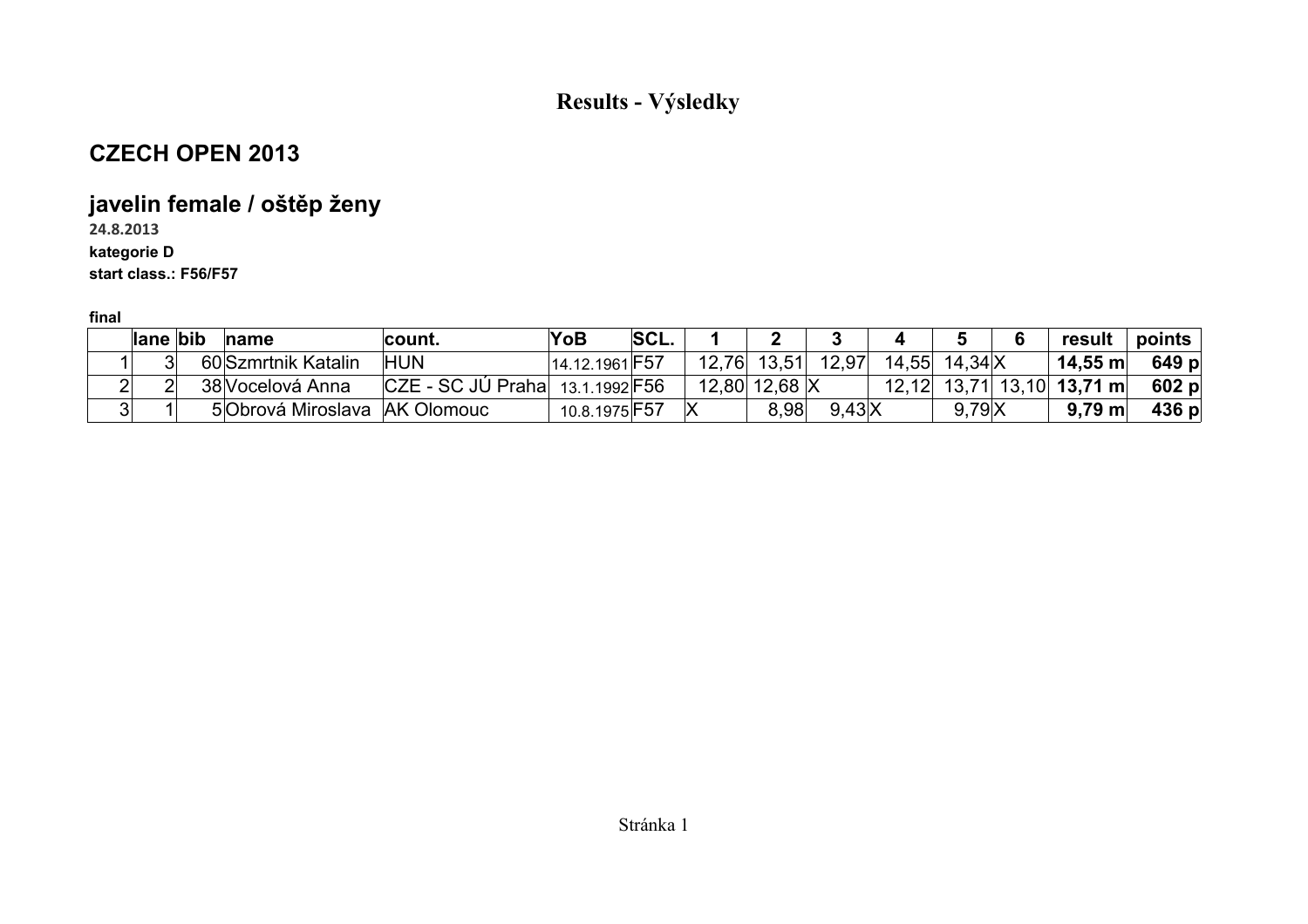## **CZECH OPEN 2013**

# **javelin male / oštěp muži**

### **23.8.2013**

### **kategorie D**

**start class.: F52/F53/F54**

|   | $l$ ane |    | bib name        | count.     |            | YoB SCL.        |       |       |       |       |       | 6     | result                                             | points |
|---|---------|----|-----------------|------------|------------|-----------------|-------|-------|-------|-------|-------|-------|----------------------------------------------------|--------|
|   |         | 22 | Jezerčić Zoran  | <b>HRV</b> | 17.3.1974  | F <sub>53</sub> | 13,39 | 14,08 | Χ     |       | 11,37 | 14,12 | $ 14,12 \text{ m} $                                | 659 p  |
|   |         | 81 | Kadlík Vladimír | <b>CZE</b> | 12.11.1977 | F54             | 18,39 |       |       | 18,82 | 18,11 | Χ     | 18,82 m                                            | 655 p  |
| 3 | 5       |    | 109 BLÁHA Milan | <b>CZE</b> |            | F <sub>54</sub> | Χ     | 14,69 | 15,40 |       |       |       | $^{\shortmid}$ 15,63 $\mid$ 15,63 m $_{\shortmid}$ | 544 p  |
|   | ⌒       | 24 | Sandor Velimir  | <b>HRV</b> | 6.10.1985  | F52             | 8.64  | 8,91  | 8,49  | 8,76  | 8,80  | 8,98  | 8,98 m                                             | 539p   |
| 5 | 4       |    | 105 Zatko Peter | <b>SVK</b> | 10.8.1983  | F54             | 14,05 | 13,34 | 13,52 | Χ     |       |       | $13,24$   13,52   14,05 m                          | 489 p  |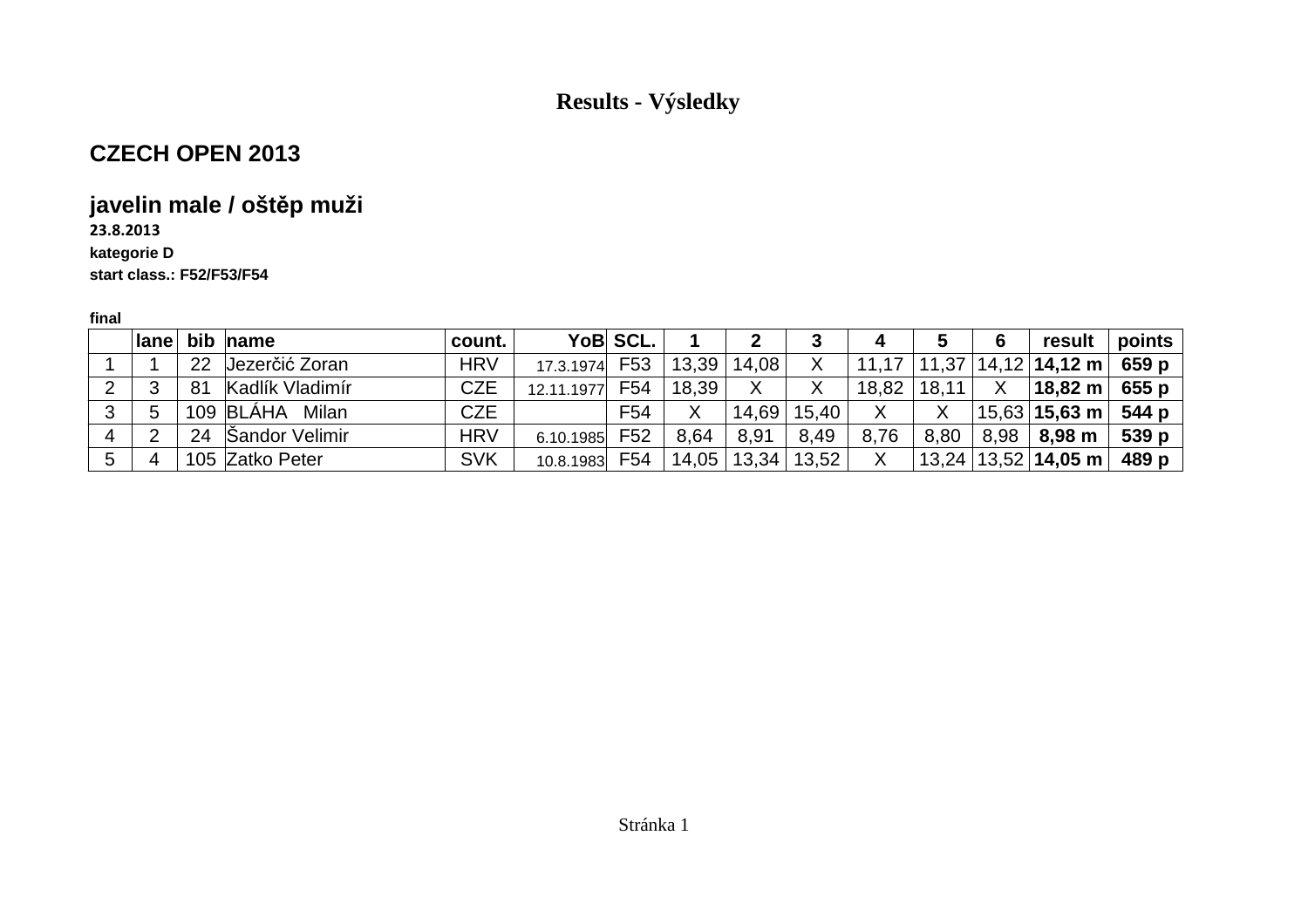### **CZECH OPEN 2013**

# **club female / kuželka ženy**

**24.8.2013**

**kategorie D**

**start class.: F31/F32**

|   | lane bib | $name$              | count.                                     | <b>YoB</b>     | <b>SCL.</b> |      |      |                | 4    | 5    | -6   | result                                                                                                                  | $ $ points |
|---|----------|---------------------|--------------------------------------------|----------------|-------------|------|------|----------------|------|------|------|-------------------------------------------------------------------------------------------------------------------------|------------|
|   | 51       | 58 Kalman Krisztina | <b>HUN</b>                                 |                |             |      |      |                |      |      |      | 8.4.1987 F32 14,06 9,99 13,14 11,84 14,82 14,41 1 <b>4,82 m</b> 655 p                                                   |            |
|   |          |                     | 39 Čelanská Barbora CZE - SC JÚ Praha      |                |             |      |      |                |      |      |      | 24.4.1992 F32 12,55 12,65 12,89 13,93 13,60 10,42 13,93 m 616 p                                                         |            |
|   |          |                     | 97 Písaříková Vendula Hvězda SKP Pardubice |                |             |      |      |                |      |      |      | $-$ 1.3.1983 F32   11,47   11,25 $-$ X $-$   12,57 $\mid$ 11,67 $\mid$ 10,81 $\mid$ <b>12,57 m</b> $-$ <b>555 p</b> $-$ |            |
|   |          |                     |                                            | 15.10.1997 F32 |             |      |      | 9.53 8.18 9.62 |      |      |      | 8,60 $\mid$ 11,63 $\mid$ 11,75 $\mid$ 11,75 m $\mid$ 519 p $\mid$                                                       |            |
| 5 |          | 2 Sekyrová Adela    | <b>AK Olomouc</b>                          | 5.11.2001 F31  |             | 5,61 | 5,89 | 5,43           | 5,46 | 6,23 | 4,91 | 6,23 m                                                                                                                  | 275 p      |
| 6 |          | 6 Kvapilová Eva     | <b>AK Olomouc</b>                          | 10.1.1987 F31  |             |      | 1,93 | X.             | 1,03 | 1,13 |      | 1,93 m                                                                                                                  | 85 p       |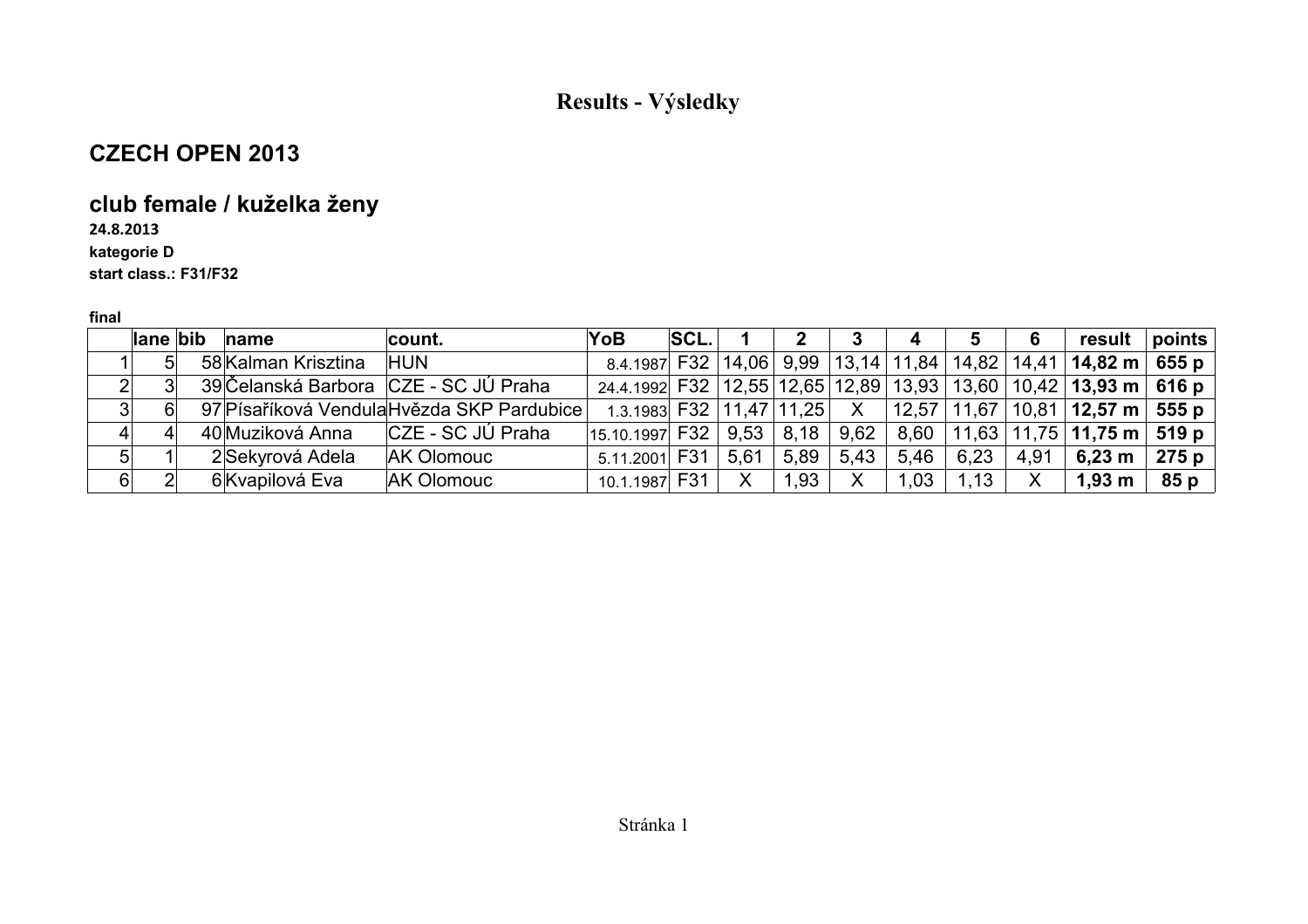## **CZECH OPEN 2013**

### **Discus male / Disk muži**

**24.8.2013**

### **kategorie D**

### **start class.: F55/F56**

|                | llane bib      | $\ln$ ame         | count.                                                                                                                          | <b>YoB</b>                                                                                                    | SCL. |  | 2 3 1 | 4 5 6 | $\mid$ result $\mid$ points                                                       |  |
|----------------|----------------|-------------------|---------------------------------------------------------------------------------------------------------------------------------|---------------------------------------------------------------------------------------------------------------|------|--|-------|-------|-----------------------------------------------------------------------------------|--|
|                | 5 <sup>1</sup> |                   | 95 Němec Martin Hvězda SKP Pardubice                                                                                            | 24.5.1974 F55 29,91 31,53 30,43 31,77 30,92 33,27 <b>33,27 m</b> 903 p                                        |      |  |       |       |                                                                                   |  |
|                | ା              | 57 Sas Sandor HUN |                                                                                                                                 |                                                                                                               |      |  |       |       | 9.2.1981 F55   18,79   18,44   17,54   X   18,51   18,42   <b>18,79 m</b>   510 p |  |
| 3 <sup>2</sup> |                |                   | 35 Hřebíček Jakub CZE - SK Kociánka Brno                                                                                        | 5.2.1986 F56   18,61 $\mid$ X $\mid$ 17,65   19,97   19,01 $\mid$ X $\mid$ <b>19,97 m</b> $\mid$ <b>458 p</b> |      |  |       |       |                                                                                   |  |
| 4              |                |                   | 25 Štefanac Marko HRV - VELIKA GORICA   18.12.1989 F55   15,60   15,38   15,62   15,61   15,67   16,06   <b>16,06 m   436 p</b> |                                                                                                               |      |  |       |       |                                                                                   |  |
| 5 <sup>2</sup> |                |                   | 65 Zieliński Roman POL - Triumf Start Bydgd 24.7.1975 F55   13,78   14,81   14,30   13,16   14,75   14,95   14,95 m   405 p     |                                                                                                               |      |  |       |       |                                                                                   |  |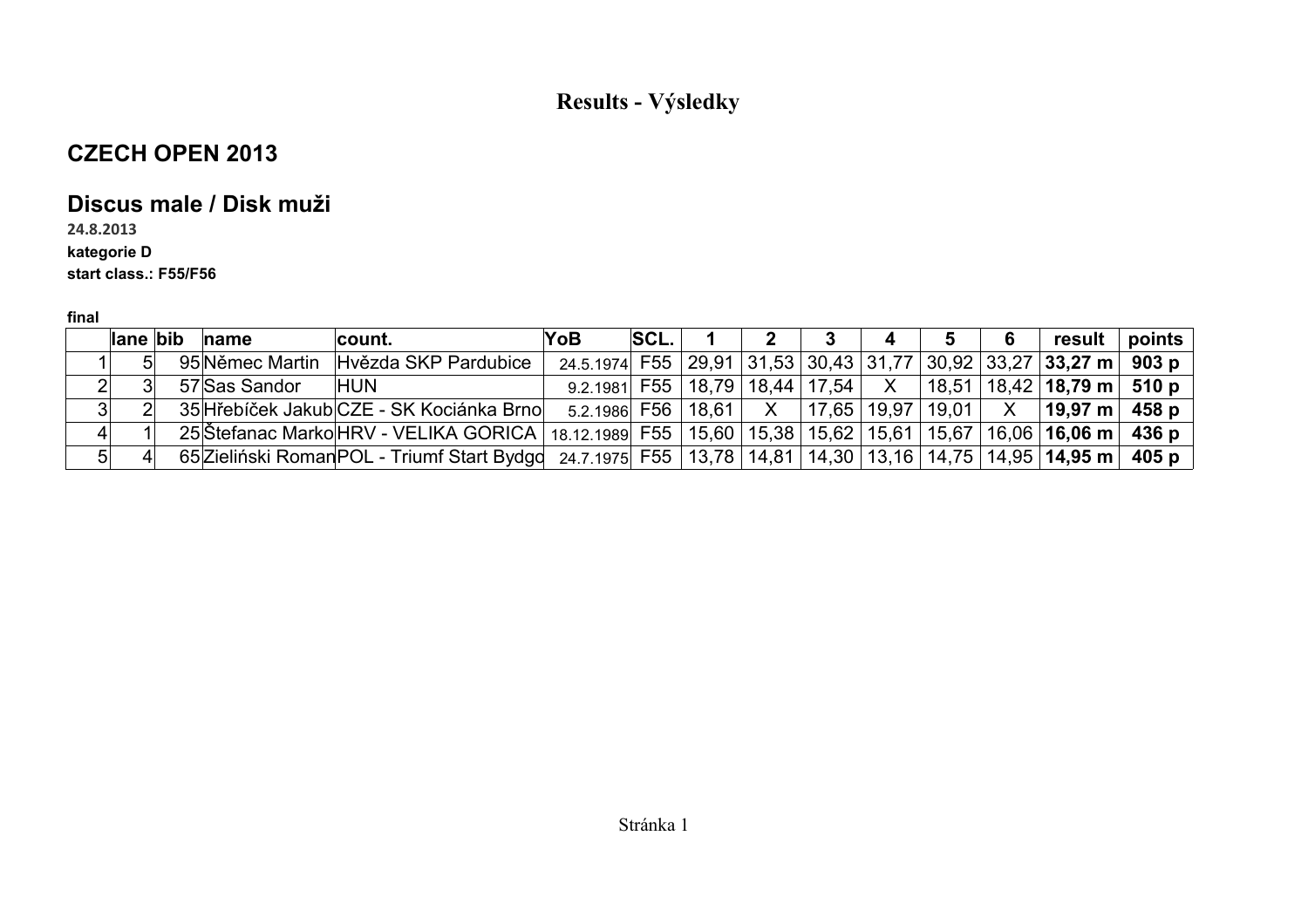### **CZECH OPEN 2013**

# **shot put male / koule muži**

**23.8.2013**

#### **kategorie D**

**start class.: F57/F58**

|   | <b>lane</b> |    | bib name                        | <b>count.</b> YoB |            | SCL.            |         |       |       | 4     |        | 6    | result                 | points        |
|---|-------------|----|---------------------------------|-------------------|------------|-----------------|---------|-------|-------|-------|--------|------|------------------------|---------------|
|   |             |    | Pohlmann Rostislav              | <b>CZE</b>        | 1.6.1964   | F <sub>57</sub> | 11,02   | 11,62 | 11,62 | 11,45 |        |      | $ 11,66 11,78 11,78$ m | 852 p         |
|   |             | 21 | Sunara Pero                     | <b>HRV</b>        | 15.11.1980 | F <sub>57</sub> | 9,81    | 10,43 | 10,61 | 10,52 |        |      |                        |               |
|   | b           | 62 | <b>Fekete Szabolcs</b>          | <b>HUN</b>        | 18.6.1981  | F57             | .58     | .84   |       | 7,30  | 0.60   | 7,51 | 7,84 m                 | 567 p         |
|   |             |    | 45 Ndi Herve                    | <b>CMR</b>        | 24/3/1986  | F58             | $\, 81$ | 8.68  | 8,73  | 8,53  | 8,11   | .74  | $8,73 \; m$            | 540 p $\vert$ |
| 5 |             |    | 44 Atangana Conrat Frederic CMR |                   | 3.9.1989   | F <sub>57</sub> | 7,19    |       |       | 6,73  | v<br>⋏ |      | 7.19 m                 | 520 p $\vert$ |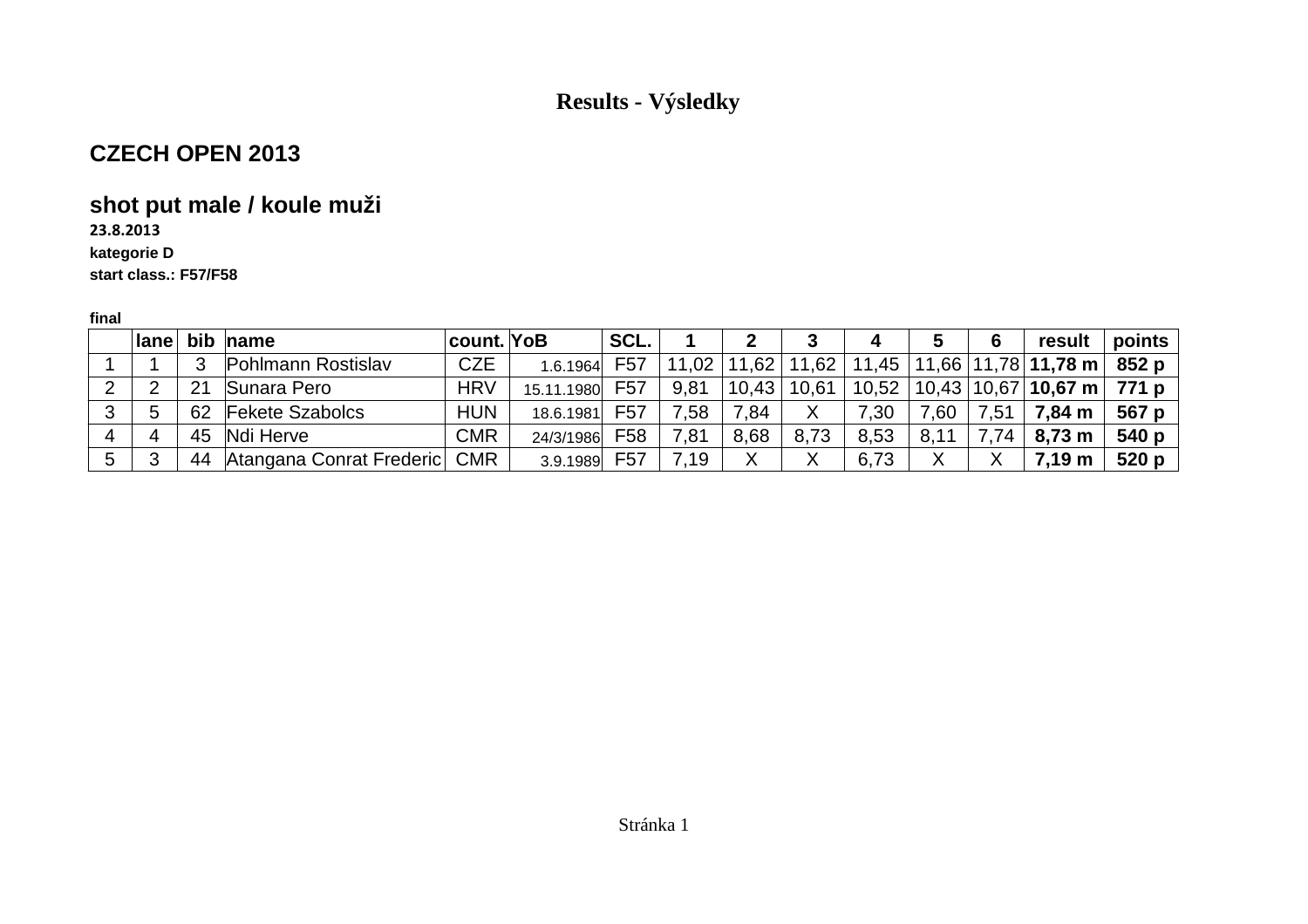### **CZECH OPEN 2013**

# **javelin male / oštěp muži**

**23.8.2013**

#### **kategorie D**

**start class.: F55/F56**

|   | $l$ ane |    | bib name                    | count. YoB |                | SCL. |                             |              | 3     | 4               | 5            | 6 | result                                                                    | points        |
|---|---------|----|-----------------------------|------------|----------------|------|-----------------------------|--------------|-------|-----------------|--------------|---|---------------------------------------------------------------------------|---------------|
|   | 2       | 13 | Kiryakov Georgi             | <b>BUL</b> | 24.12.1985 F55 |      |                             |              |       |                 |              |   | 21,23   21,82   23,81   23,20   24,16   22,70   <b>24,16 m     812  p</b> |               |
| 2 | 6       | 61 | Kanyo Zsolt                 | <b>HUN</b> | 4.11.1977      | F56  | $^{\circ}$ 24,53 $^{\circ}$ | $\mathsf{X}$ | 24,65 | X               | $\mathsf{X}$ |   | $ 26,25 $ 26,25 m   752 p                                                 |               |
| 3 | 5       | 57 | Sas Sandor                  | <b>HUN</b> | 9.2.1981       | F55  | 14,99                       | 15,68        | 16,40 | 16,31           |              |   | $\vert$ 15,18 $\vert$ 15,29 $\vert$ 16,40 m $\vert$                       | 551 p         |
| 4 |         | 43 | Avah Mbida Jean Solange CMR |            | 1.2.1988 F55   |      | 9,73                        | 13,94        |       | $14,09$   15,31 | $\mathsf{X}$ |   | $ 16,33 $ 16,33 m                                                         | 549 p         |
| 5 | 3       |    | 25 Stefanac Marko           | <b>HRV</b> | 18.12.1989 F55 |      | $12,05$   15,40             |              | 14,66 | 15,26           |              |   | $14,72$   16,08   16,08 m                                                 | 540 p         |
| 6 |         | 8  | <b>Rotter Michal</b>        | <b>CZE</b> |                | F55  | 14,02                       | 14,43        | 14,19 | 15,19           | X            |   | $\vert$ 14,66 $\vert$ 15,19 m $\vert$                                     | 510 p $\vert$ |
|   | 4       | 35 | Hřebíček Jakub              | <b>CZE</b> | 5.2.1986 F56   |      | 16,42                       | X            | X     | X               | 15,01        | X | $16,42 \; m$                                                              | 470 p         |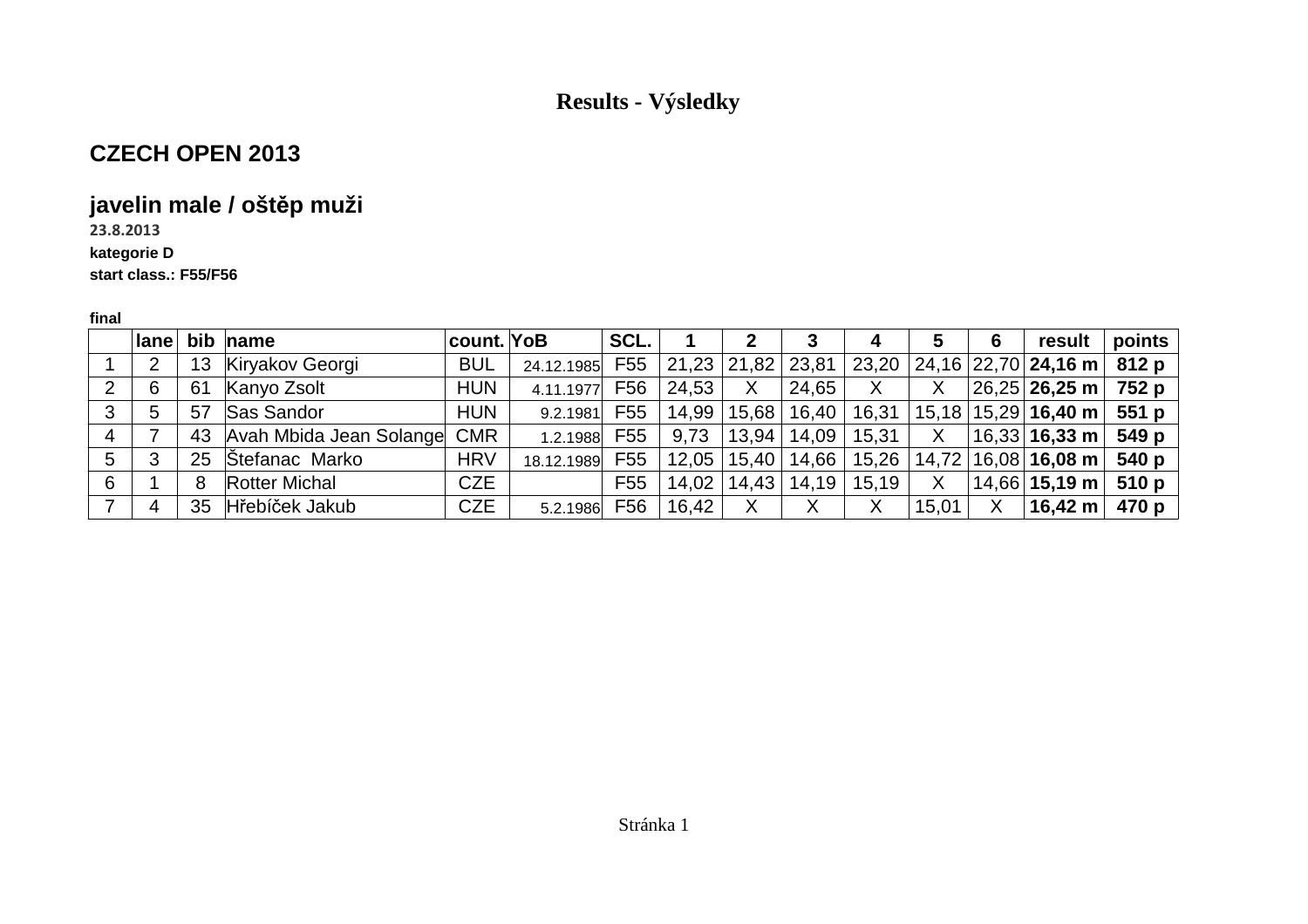### **CZECH OPEN 2013**

### **club male / kuželka muži**

**23.8.2013**

**kategorie D**

**start class.: F51**

|   |                | lane bib name       | count.     |                | YoB SCL. |  | 4                             | $\overline{\mathbf{5}}$ | 6 | result   points                                                                                                                         |  |
|---|----------------|---------------------|------------|----------------|----------|--|-------------------------------|-------------------------|---|-----------------------------------------------------------------------------------------------------------------------------------------|--|
|   | 5              | 110 Zvolánek Martin | <b>CZE</b> |                | F51      |  |                               |                         |   | $\vert$ 25,03 $\vert$ 25,55 $\vert$ 24,92 $\vert$ 26,45 $\vert$ 25,86 $\vert$ 26,45 m $\vert$ 1 001 p $\vert$                           |  |
|   |                | 100 Vaněk Jan       | <b>CZE</b> | 25.1.1979 F51  |          |  |                               |                         |   | $\vert$ 23,49 $\vert$ 24,87 $\vert$ 24,51 $\vert$ 23,38 $\vert$ 24,44 $\vert$ 24,31 $\vert$ <b>24,87 m</b> $\vert$ <b>941 p</b> $\vert$ |  |
| 3 |                | 83 Kuřeja Marian    | <b>SVK</b> | 30.7.1980 F51  |          |  |                               |                         |   | 18,18   17,97   19,21   19,92   18,52   19,11   <b>19,92 m</b>   <b>754 p</b>                                                           |  |
| 4 | $\overline{2}$ | 93 Enge Michal      | <b>CZE</b> | 17.12.1885 F51 |          |  |                               |                         |   | $19,47$   18,55   18,06   19,69   16,34   18,47   <b>19,69 m</b>   <b>745 p</b>                                                         |  |
| 5 |                | 101 Vesecký Petr    | <b>CZE</b> | $1.6.1977$ F51 |          |  | 17,95   18,88   19,62   17,56 | X                       |   | $ 18,02 $ 19,62 m   742 p                                                                                                               |  |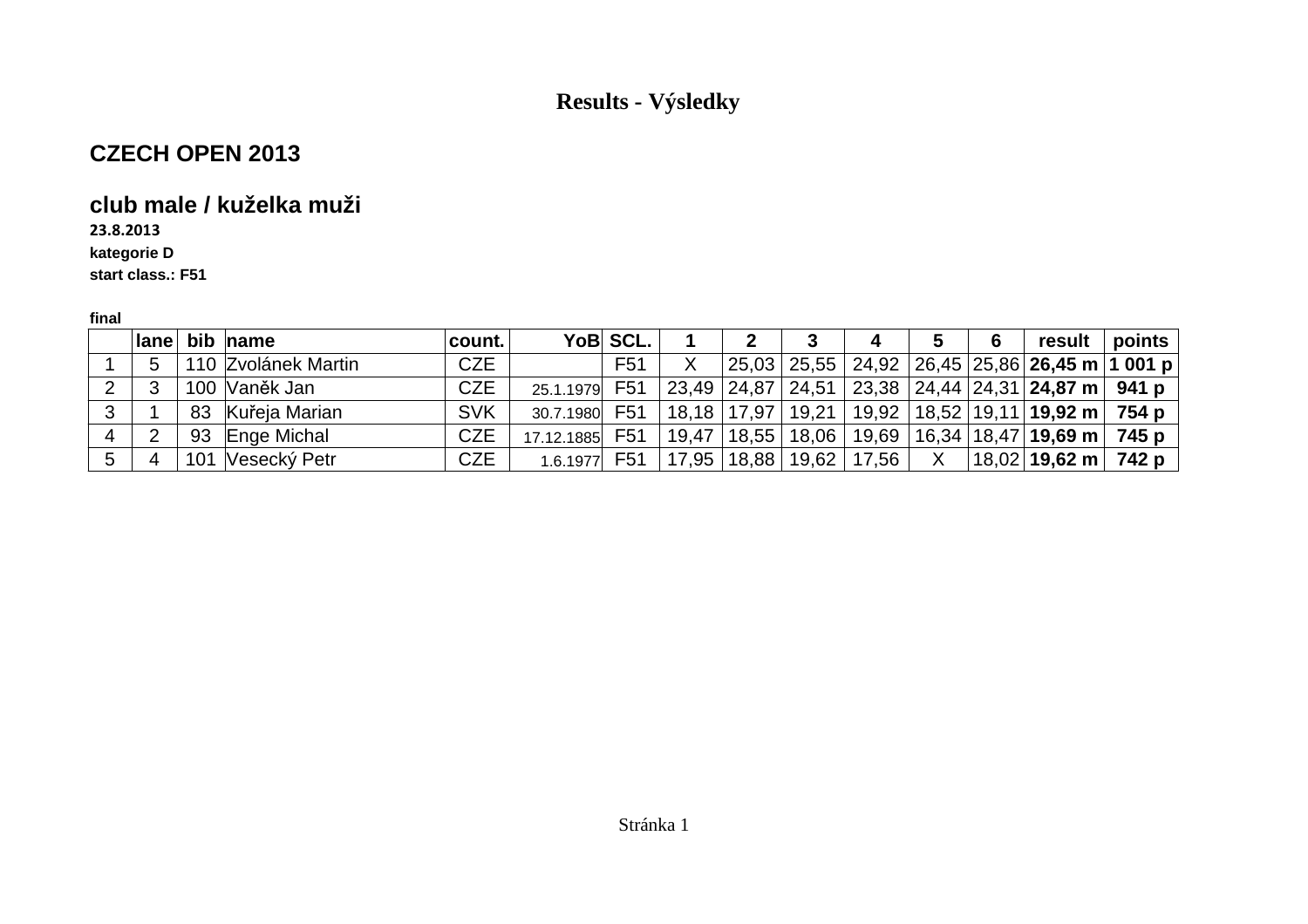## **CZECH OPEN 2013**

# **javelin male / oštěp muži**

### **24.8.2013**

#### **kategorie D**

### **start class.: F57/F58**

|    |  | lane bib name                   | ∣count.                                                                                          | YoB           | SCL.            |       |                 |                    | 4     |              | 6                         | result                                   | points |
|----|--|---------------------------------|--------------------------------------------------------------------------------------------------|---------------|-----------------|-------|-----------------|--------------------|-------|--------------|---------------------------|------------------------------------------|--------|
|    |  | 6 106 Hutka Július              | <b>SVK</b>                                                                                       | 18.3.1974 F57 |                 |       | 31,40 32,43     |                    |       |              |                           | $32,57$ 33,11 33,43 33,43 m 784 p        |        |
| າ  |  | 3 Pohlmann Rostislav            | <b>AK Olomouc</b>                                                                                | 1.6.1964      | F57             |       | 30,51 33,36     |                    | X     |              |                           | $31,97$ 32,32 33,36 m 783 p              |        |
| 3  |  | 45 Ndi Herve                    | <b>CMR</b>                                                                                       | 24/3/1986     |                 |       | F58 24,41 29,23 | Χ                  | 29,90 | $\mathsf{X}$ |                           | $ 27,84 29,90 \text{ m} $ 618 p          |        |
|    |  | 21 Sunara Pero                  | $ HRV - AK$ POSKOK Split $ 15.11.1980 $ F57 $ 23.12 24.86 23.82 21.54 24.81 24.87 24.87 m 583 p$ |               |                 |       |                 |                    |       |              |                           |                                          |        |
| 5  |  | 62 Fekete Szabolcs              | <b>HUN</b>                                                                                       | 18.6.1981     | F <sub>57</sub> | 16,94 | X               | 17,00 <sub>1</sub> | 16.92 | 18,67        | $\boldsymbol{\mathsf{X}}$ | $\vert$ 18,67 m $\vert$                  | 438 p  |
| 61 |  | 44 Atangana Conrat Frederic CMR |                                                                                                  | 3.9.1989      | F <sub>57</sub> | 18,54 |                 |                    |       |              |                           | $17,03$   18,12   17,83   <b>18,54 m</b> | 435 p  |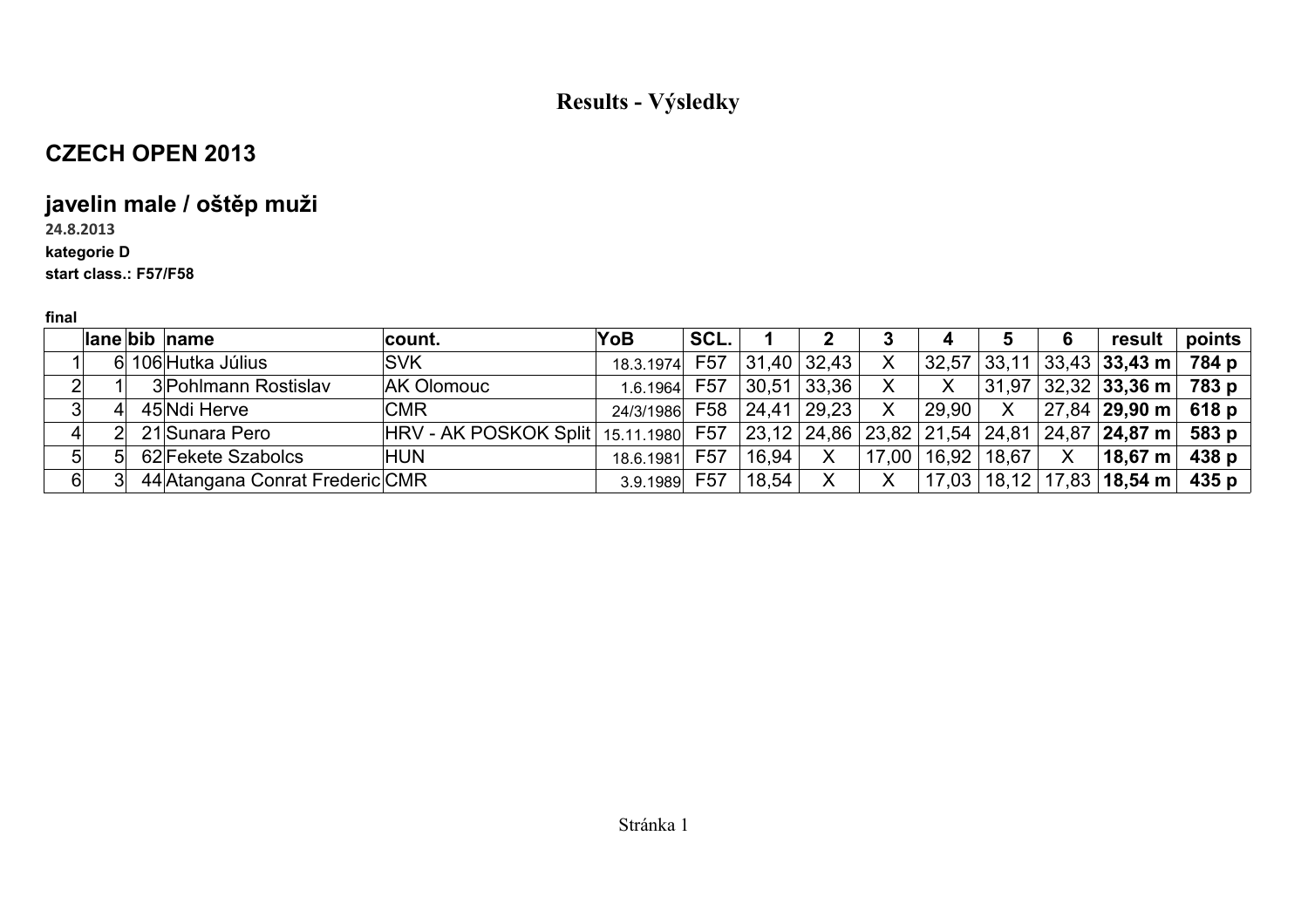## **CZECH OPEN 2013**

### **Discus male / Disk muži**

### **24.8.2013**

#### **kategorie D**

### **start class.: F32/F33**

|                |  | $\vert$ lane $\vert$ bib $\vert$ name | count.                                                        | YoB       | <b>SCL.</b> |              |      |      | $\overline{4}$ | 5             | 6 | result                                                                                                            | points |
|----------------|--|---------------------------------------|---------------------------------------------------------------|-----------|-------------|--------------|------|------|----------------|---------------|---|-------------------------------------------------------------------------------------------------------------------|--------|
|                |  |                                       | 42 Serbus František CZE - SC JÚ Praha                         | 20.7.1985 | F32         |              |      |      |                |               |   | 19,56   19,38   19,49   18,95   20,18   20,26   <b>20,26 m</b>   <b>947  p</b>                                    |        |
| $2\vert$       |  |                                       | 90 Alhosani Ahmed AI Thigah Club for Handicapped 3.8.1987 F33 |           |             |              |      |      |                |               |   | $\vert 21,63 \vert$ X $\vert 24,78 \vert 24,71 \vert$ X $\vert 21,34 \vert 24,78 \vert m \vert 781 \vert p \vert$ |        |
|                |  | 80 Scheil Daniel                      | <b>IGER</b>                                                   | 13.1.1973 | F33         |              |      |      |                |               |   | — X       17,18   19,08   20,60   23,53   19,82   <b>23,53 m    742  p</b>                                        |        |
| $\mathbf{I}$   |  |                                       | 30 Benýšek Radek CZE - 1.CZP JČ                               | 30.4.1994 | F32         | $\mathsf{X}$ | 6,54 | 7,41 |                | $8,06$   7,81 |   | $ 8,75 $ 8,75 m $ 409p $                                                                                          |        |
| 5 <sup>1</sup> |  | 54 Trusevics Vitalijs LAT             |                                                               |           |             |              |      |      |                |               |   | 15.8.1970 F33NE 17,26 20,51 16,95 17,42 18,62 17,53 20,51 m                                                       |        |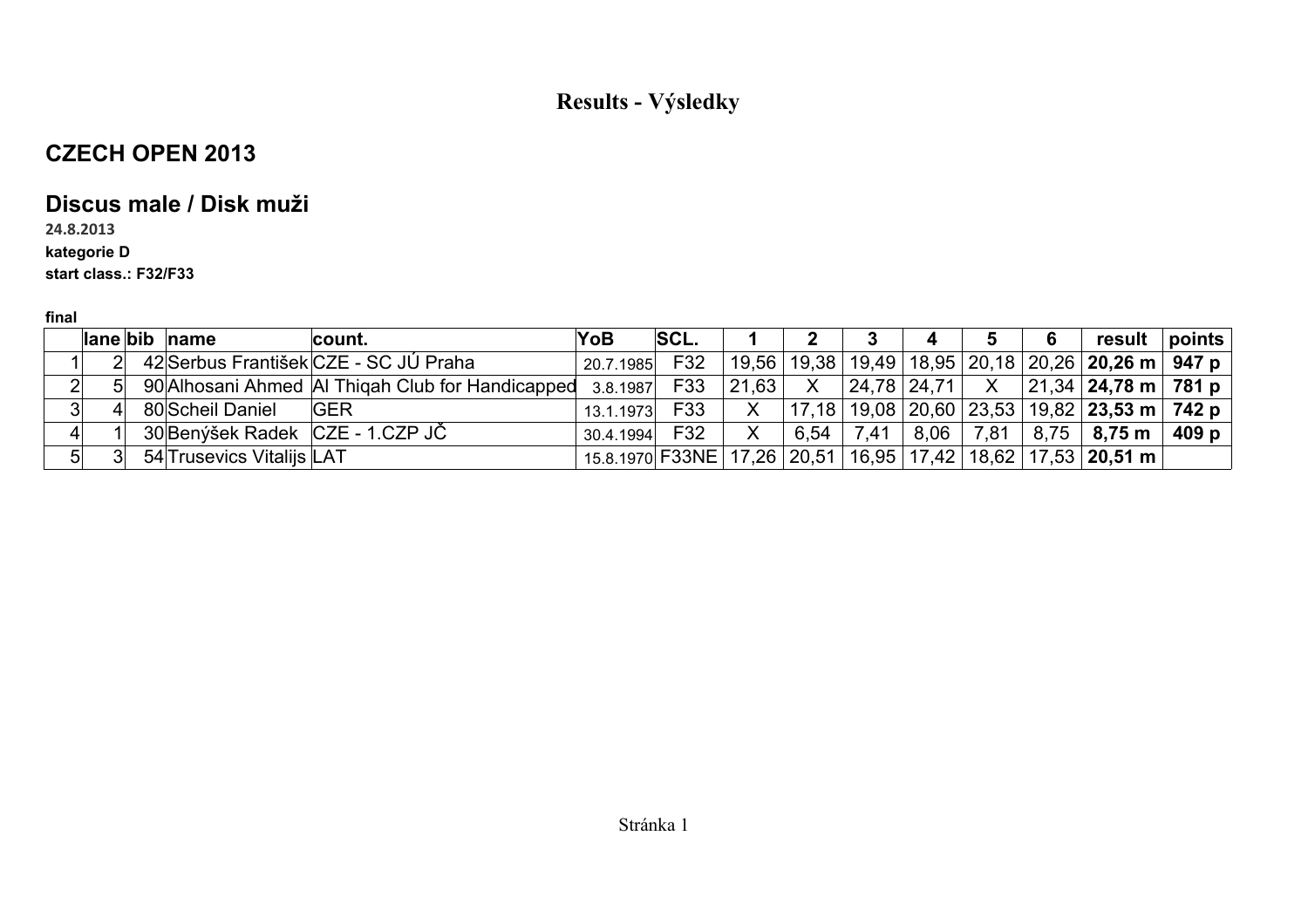### **CZECH OPEN 2013**

## **shot put male / koule muži**

**23.8.2013**

#### **kategorie D**

**start class.: F33/F34**

|   | <b>Ilane</b> |    | bib name                  | count.     |                 | YoB SCL. |      |      |      |                 | 5     | 6    | result       | points         |
|---|--------------|----|---------------------------|------------|-----------------|----------|------|------|------|-----------------|-------|------|--------------|----------------|
|   | 5            | 80 | <b>Scheil Daniel</b>      | <b>GER</b> | 13.1.1973       | F33      | 9,85 | 9.86 | 9.82 | Χ               | 10,09 | 9,86 | $10,09 \; m$ | 886 p          |
|   | 6            | 90 | Alhosani Ahmed            | UAE        | 3.8.1987        | F33      | 8.66 | Χ    | 7,92 | 8,83            | 8,42  | 8,32 | 8,83 m       | 776 p          |
| 3 | 2            | 31 | Suda Marek                | <b>POL</b> | 8.5.1975        | F34      | 6,21 | 7.13 | 7,36 | $^{\prime}$ .54 | 7,36  | 7,19 | 7,54 m       | 595 p          |
| 4 | 4            | 74 | Dvořák Martin             | <b>CZE</b> | 26.4.1994       | F34      | 6,20 | Χ    | 5,91 | 5,98            | X     | X    | 6,20 m       | 489 p          |
| 5 |              |    | 107 Hudeček Peter         | <b>SVK</b> | 15.9.1982       | F33      | 4,69 | 4,47 | 4,65 | 4,68            | 4,61  | 4,86 | 4,86 m       | 427 p          |
| 6 |              |    | <b>Bělík Stanislav</b>    | <b>CZE</b> | 7.7.1988        | F34      | Χ    | X    | 4,12 | 4,31            | 4,20  | 4,11 | $4,31 \; m$  | 340p           |
|   | 3            | 54 | <b>Trusevics Vitalijs</b> | LAT        | 15.8.1970 F33NE |          | 8,59 | 8,52 |      | 8,55            | 8,70  | 8,63 | 8,70 m       | 0 <sub>p</sub> |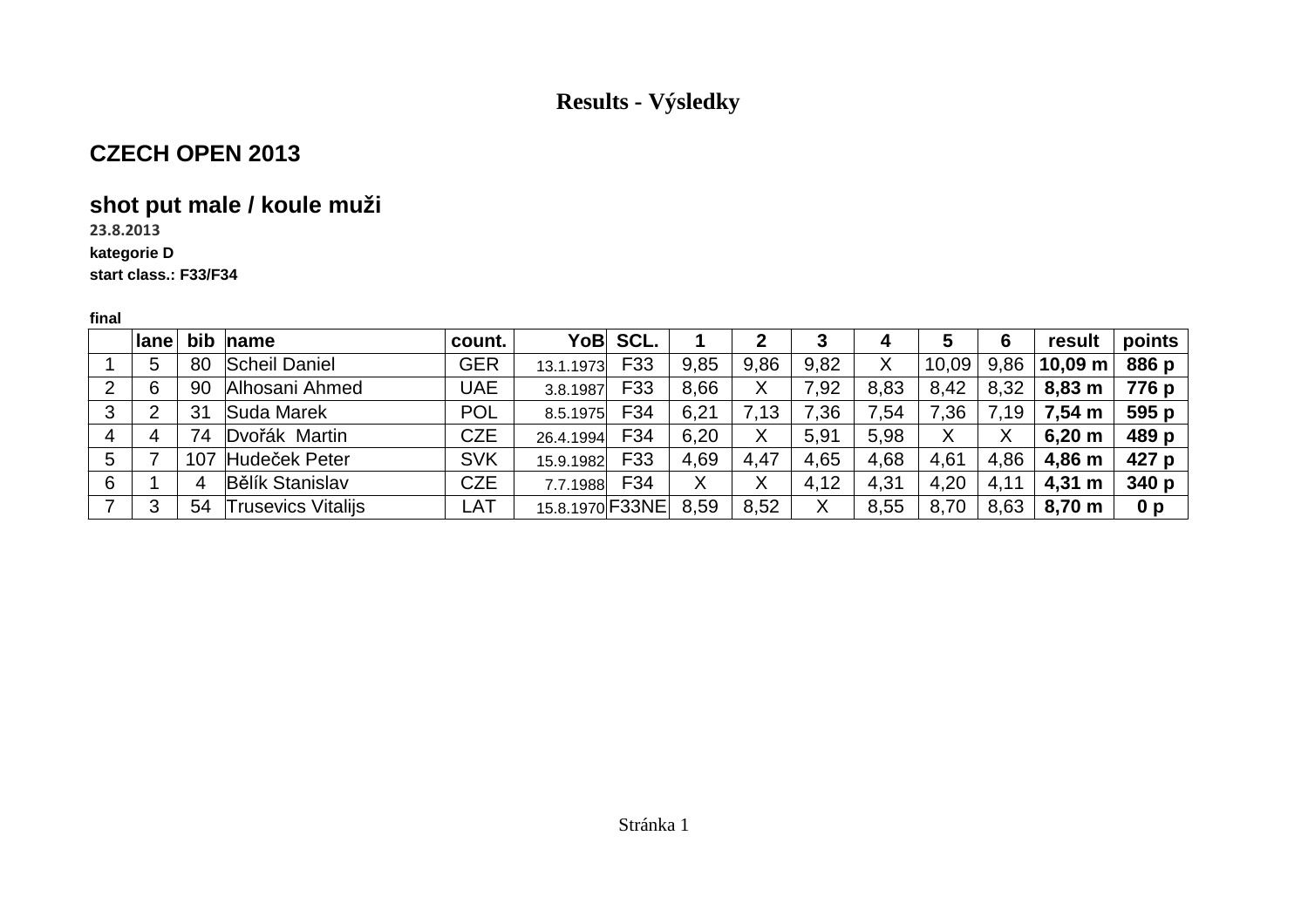### **CZECH OPEN 2013**

### **club male / kuželka muži**

**23.8.2013**

**kategorie D**

**start class.: F32**

| ⊩lane⊺ |    | bib name         | count.     |           | YoB SCL. |                 |       |         |       |       | result                        | points |
|--------|----|------------------|------------|-----------|----------|-----------------|-------|---------|-------|-------|-------------------------------|--------|
| ⌒<br>◡ | 42 | Serbus František | <b>CZE</b> | 20.7.1985 | F32      | $28,39$   28,12 |       | 29,25   | 29,57 | 26,67 | $29,57 \text{ m}$             | 847 p  |
|        | 30 | Benýšek Radek    | CZE        | 30.4.1994 | F32      | $13,98$   17,36 |       | 15,07   | 16,80 |       | $^{\circ}$ 17,36 m $_{\odot}$ | 497 p  |
|        | 29 | Havel Matěj      | CZE        | 4.1.1998  | F32      | 12,16           | 11,16 | $11,01$ | 9,94  | 11,86 | $12,16 \text{ m}$             | 348 p  |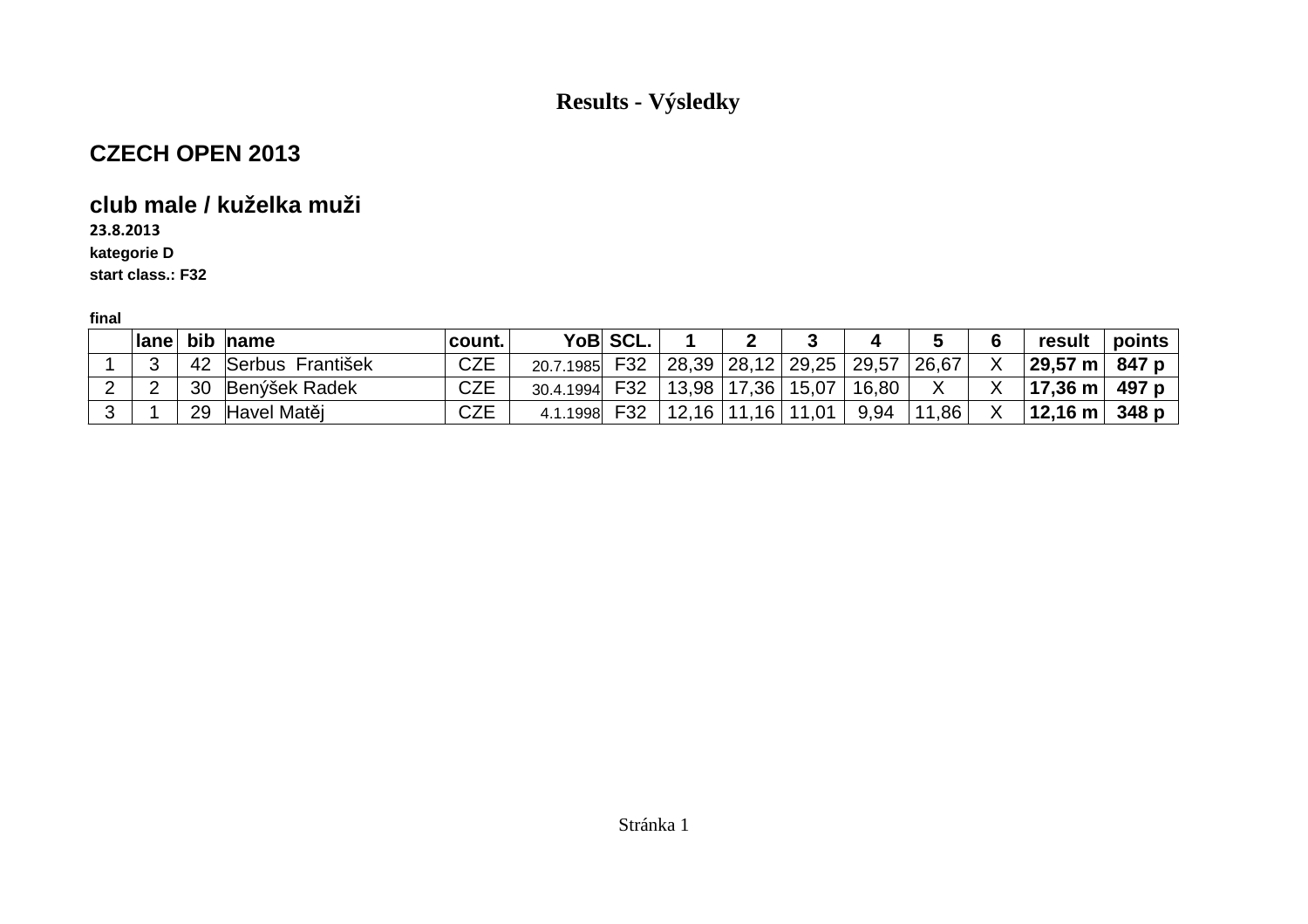## **CZECH OPEN 2013**

# **Discus female / Disk ženy**

### **23.8.2013**

#### **kategorie D**

**start class.: F55/F56/F32**

| $ $ ane $ $ |    | bib name                | count.     |           | YoB SCL.        |       |       |       | 4     | ა    | 6    | result                                                         | points |
|-------------|----|-------------------------|------------|-----------|-----------------|-------|-------|-------|-------|------|------|----------------------------------------------------------------|--------|
|             | 38 | Vocelová Anna           | <b>CZE</b> | 13.1.1992 | F56             | 15,57 | 15,96 | 16,96 | 17,45 |      |      | $^{\shortmid}$ 16,83 $\mid$ 17,39 $\mid$ <b>17,45 m</b> $\mid$ | 757 p  |
|             |    | 97 Písaříková Vendula   | <b>CZE</b> | 1.3.1983  | F32             |       | 5,36  | 5,33  | 5,80  | 6,30 | 5,81 | $6,30 \; \text{m}$                                             | 510p   |
|             |    | <b>Obrová Miroslava</b> | <b>CZE</b> | 10.8.1975 | F <sub>57</sub> |       | 9,58  | 10,38 | 9,80  | 9,76 | 9,78 | $\pm$ 10,38 m $\pm$                                            | 357 p  |
|             | 14 | <b>Ibryam Esmeray</b>   | <b>BUL</b> | 18.7.1982 | F55             | 9,21  | 8,87  | 8,50  | 8,50  | 9,38 | 9,16 | $9,38$ m                                                       | 343p   |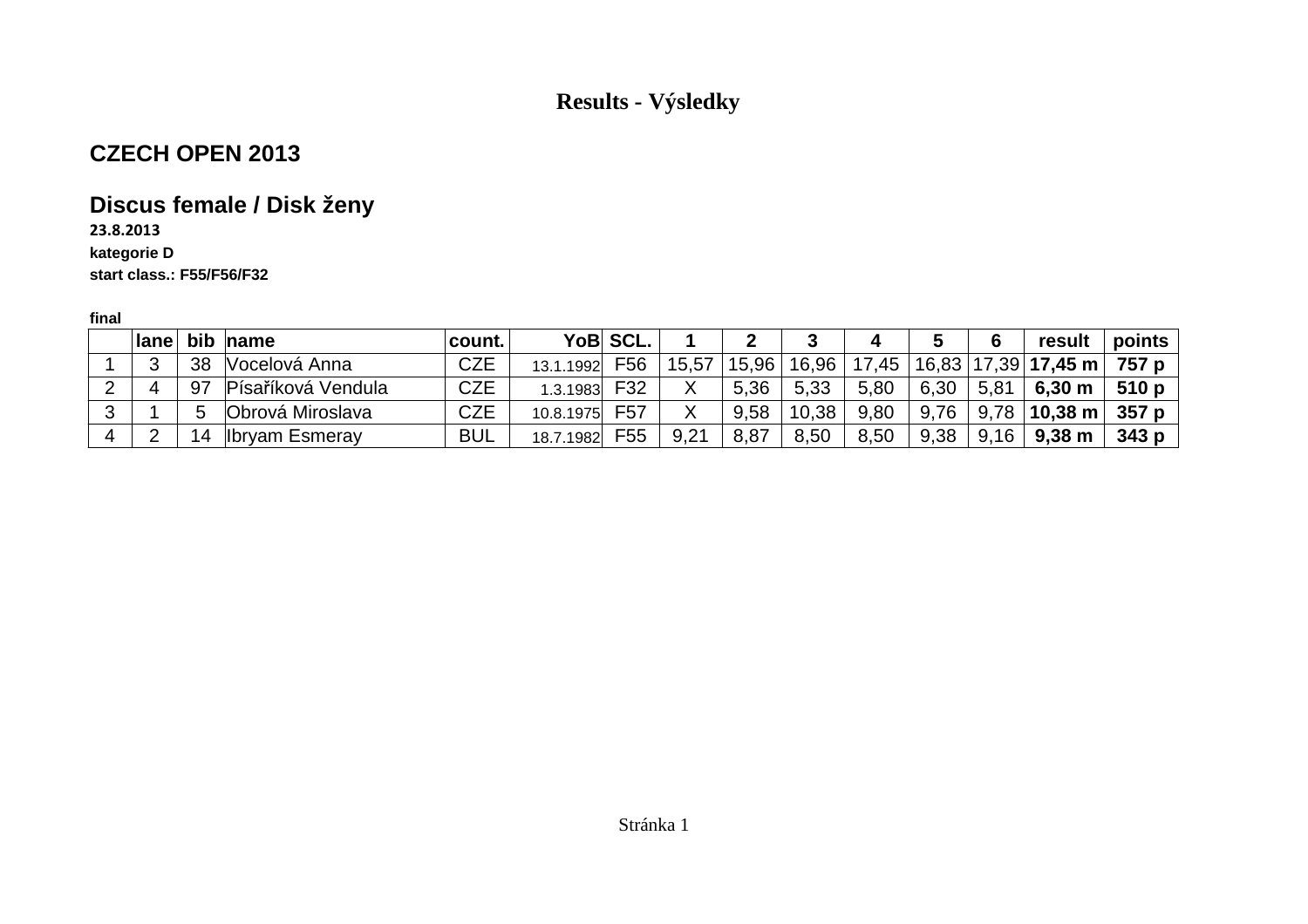### **CZECH OPEN 2013**

## **shot put male / koule muži**

**23.8.2013**

#### **kategorie D**

#### **start class.: F54**

|   | $ $ ane        |    | bib name               | count.     |           | YoB SCL.        |      |      | 3    | 4    | 5    | 6    | result      | points        |
|---|----------------|----|------------------------|------------|-----------|-----------------|------|------|------|------|------|------|-------------|---------------|
|   | 6              |    | 109 BLÁHA<br>Milan     | <b>CZE</b> |           | F <sub>54</sub> | 8,03 | 8,19 | 8,13 | 8,24 | 8,43 | 8,12 | $8,43 \; m$ | 877 $p$       |
| 2 | $\overline{2}$ | 85 | Germic Andrej          | <b>SVK</b> | 21.8.1980 | F54             | 8,02 | 8,22 | 8.00 | 7,96 | 8,20 | 7,88 | $8,22 \; m$ | 855p          |
| 3 | 5              |    | 105 Zatko Peter        | <b>SVK</b> | 10.8.1983 | F54             | 6,46 | 6,16 |      | 6,20 | X    | Χ    | 6,46 m      | 672 p $\vert$ |
| 4 |                | 22 | Jezerčić Zoran         | <b>HRV</b> | 17.3.1974 | F54             | 5,88 | 5.89 |      | 5.82 | 5,76 | 5,68 | 5,89 m      | 613 $p$       |
| 5 | 4              | 98 | Práchenský Lukáš       | <b>CZE</b> | 11.4.1973 | F54             | 5,32 | 5,05 | 5.49 | 5,41 | 5,41 | 5,64 | 5,64 m      | 587 p         |
| 6 |                | 12 | <b>Krastev Nikolay</b> | <b>BUL</b> | 19.5.1981 | F <sub>54</sub> | 4,55 | 4,50 | 4,54 | 4,28 | 4,65 | 4,61 | 4,65 m      | 483 $p$       |
|   | 3              | 87 | Tischler Georg         | <b>AUT</b> | 11.9.1961 | F54             |      |      |      |      |      |      | <b>DNP</b>  |               |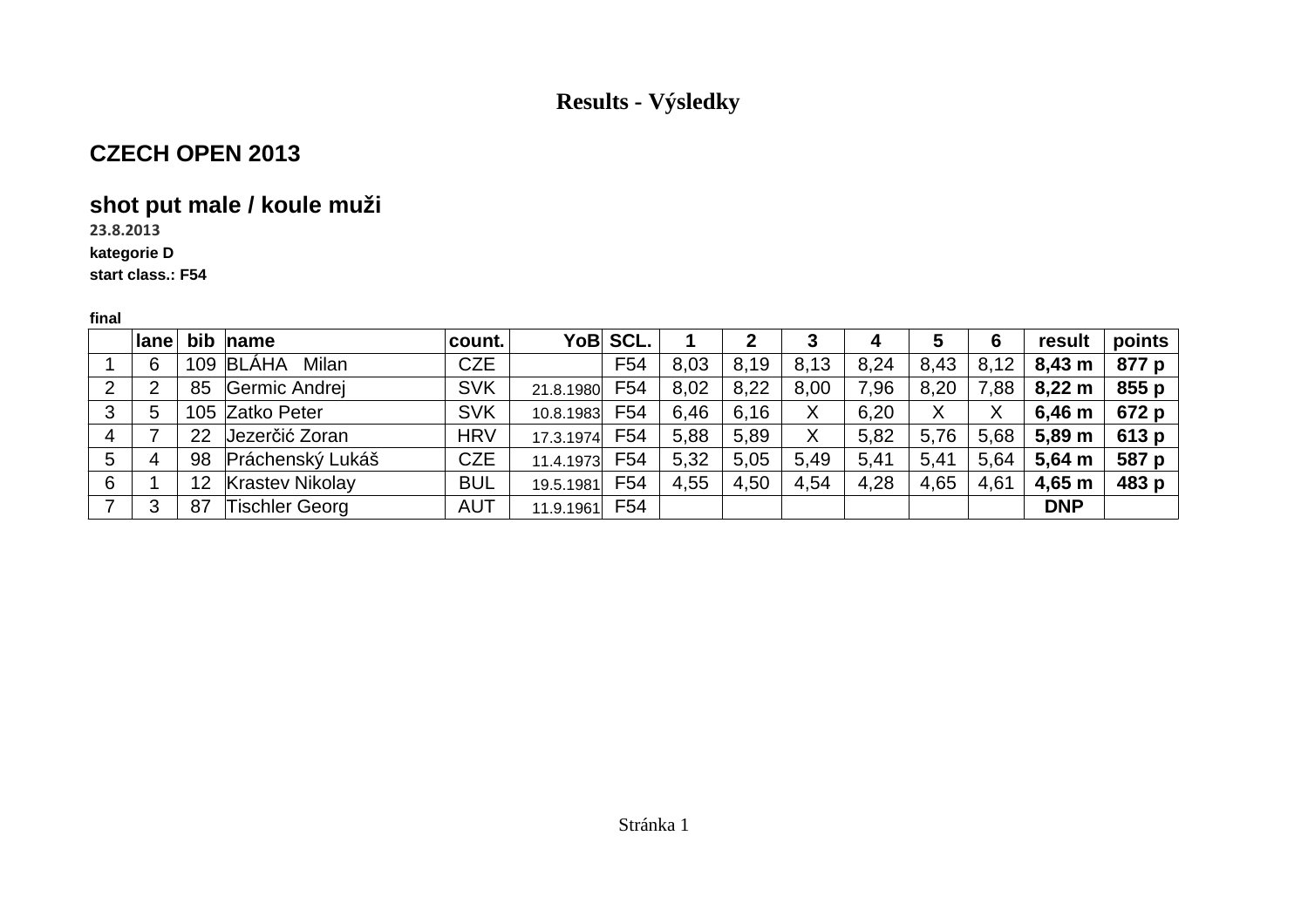### **CZECH OPEN 2013**

### **Discus male / Disk muži**

**23.8.2013**

#### **kategorie D**

**start class.: F57/F58**

|   | $ $ ane | bib name            | count.     |           | YoB SCL. |                 |              | 4     |                       | 6 | result                                           | points |
|---|---------|---------------------|------------|-----------|----------|-----------------|--------------|-------|-----------------------|---|--------------------------------------------------|--------|
|   |         | Pohlmann Rostislav  | <b>CZE</b> | 1.6.1964  | F57      | $40,01$ 39,51   | 39,59        | 41,06 |                       |   | $ 36,86 $ 41,06 m $ $                            | 882 p  |
|   |         | 96 Petrouš Jaroslav | <b>CZE</b> | 7.3.1977  | F58      | 42,79 44,40     | $\mathsf{X}$ | 43,03 |                       |   | 46,28   46,44   <b>46,44 m</b>   .               | 796 p  |
| ◠ |         | 45 Ndi Herve        | <b>CMR</b> | 24/3/1986 | F58      | 22,49 21,11     |              |       |                       |   | $19,98$   23,55   24,71   25,99   <b>25,99 m</b> | 445 p  |
|   |         | 62 Fekete Szabolcs  | <b>HUN</b> | 18.6.1981 | F57      | $18,25$   20,31 | 19,57        | 20,39 | $\vert$ 20,32 $\vert$ |   | $^{\shortmid}$ 20,39 m $_{\shortmid}$            | 438 p  |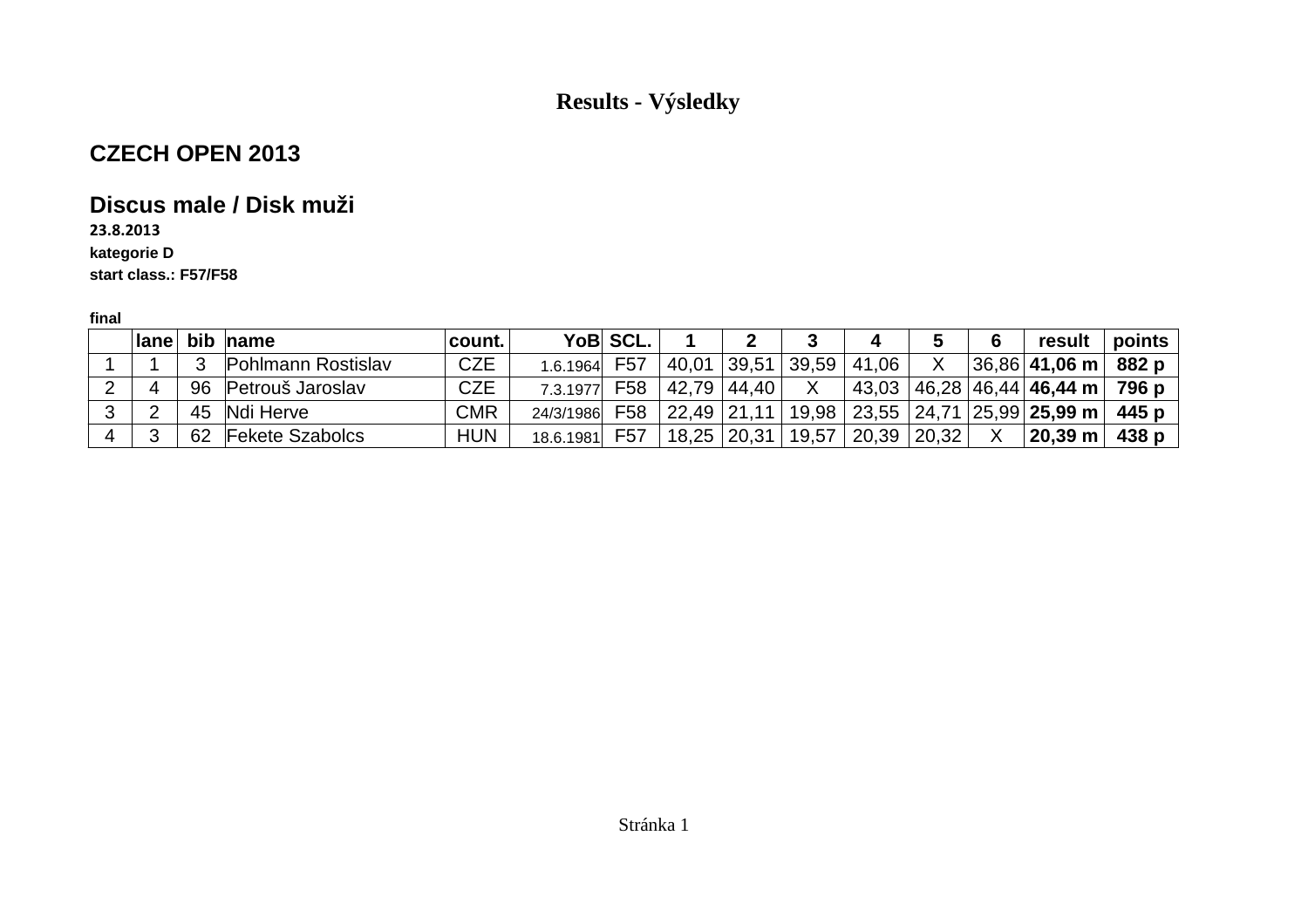### **CZECH OPEN 2013**

## **javelin male / oštěp muži**

### **23.8.2013**

#### **kategorie D**

#### **start class.: F33/F34**

|   | $ $ ane |    | bib name                  | count.     |                               | YoB SCL.   |       |       |       | 4     | 5    | 6    | result                      | points |
|---|---------|----|---------------------------|------------|-------------------------------|------------|-------|-------|-------|-------|------|------|-----------------------------|--------|
|   | 5       | 80 | Scheil Daniel             | <b>GER</b> | 13.1.1973                     | <b>F33</b> |       | 23,51 | X     | 23,05 | Χ    |      | $ 24,54 $ 24,54 m   1 068 p |        |
|   | 6       |    | 90 Alhosani Ahmed         | <b>UAE</b> | 3.8.1987                      | F33        | X     | Χ     |       | 17,80 | Χ    |      | $18,06$ 18,06 m             | 786 p  |
| 3 | 2       | 31 | Suda Marek                | <b>POL</b> | 8.5.1975 F34                  |            | 14,10 | Χ     | 15,63 | 14,14 | Χ    | X    | $\vert$ 15,63 m $\vert$     | 414 p  |
| 4 | 4       | 74 | Dvořák Martin             | <b>CZE</b> | 26.4.1994                     | F34        | 10,31 | 9,87  | 9.54  | X     | 9,97 |      | 10,76 10,76 m               | 285p   |
| 5 |         | -4 | <b>Bělík Stanislav</b>    | <b>CZE</b> | 7.7.1988                      | F34        | 9,44  | 9,30  | 10,42 | 8,92  | 9,49 | 7,46 | $\vert$ 10,42 m $\vert$     | 276 p  |
| 6 |         | 92 | Buhr Vojtěch              | <b>CZE</b> | 17.12.1991                    | F34        | 8,36  | 8,51  | 8,07  | 8,72  | 8,31 | 9,32 | $9,32 \; m$                 | 247 p  |
|   | 3       | 54 | <b>Trusevics Vitalijs</b> | LAT        | 15.8.1970 F33NE 17,75   16,35 |            |       |       | 19,69 | Χ     | Χ    |      | $15,90 $ 19,69 m            |        |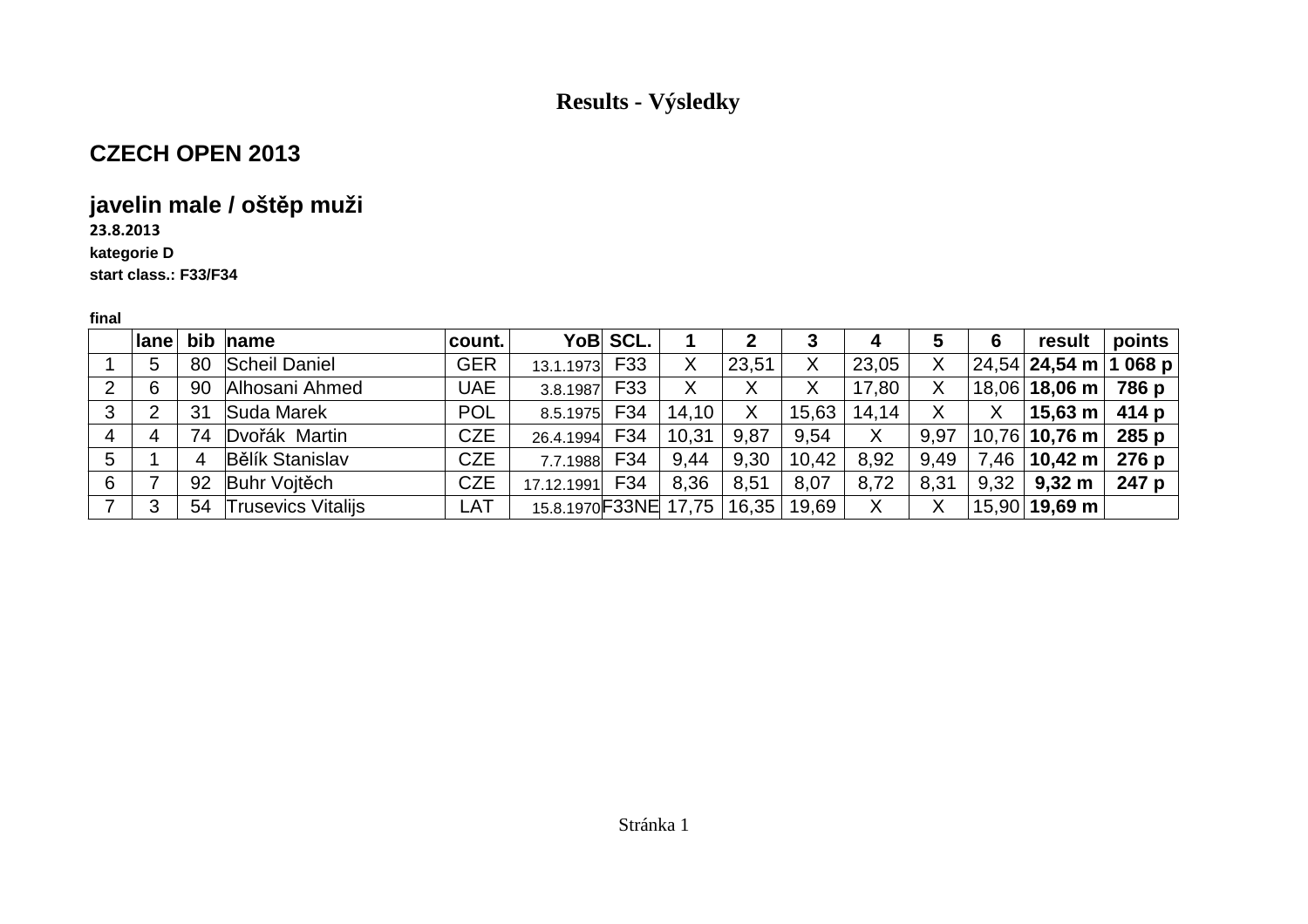### **CZECH OPEN 2013**

### **Discus male / Disk muži**

### **23.8.2013**

#### **kategorie D**

#### **start class.: F51/F52/F53**

|   | $ $ ane |    | bib $ name$         | count.     |           | YoB SCL.         |       |      | З     | 4      | 5     | 6     | result                | points  |
|---|---------|----|---------------------|------------|-----------|------------------|-------|------|-------|--------|-------|-------|-----------------------|---------|
|   | 5       |    | 110 Zvolánek Martin | <b>CZE</b> |           | F <sub>5</sub> 1 | 9.96  | 9,97 | 9.99  | X      | Χ     | 10,61 | $10,61 \; m$          | 916 p   |
|   | 3       |    | 100 Vaněk Jan       | <b>CZE</b> | 25.1.1979 | F <sub>51</sub>  | 7,15  | X    | 8,07  | Χ      | Χ     | Χ     | $8,07 \; \mathrm{m}$  | 697 p   |
|   |         |    | 24   Šandor Velimir | <b>HRV</b> | 6.10.1985 | F <sub>52</sub>  | 13,22 |      | 11,13 | 12,41  | 13,24 |       | $ 13,34 $ 13,34 m $ $ | 636 $p$ |
| 4 | 4       |    | 101 Vesecký Petr    | <b>CZE</b> | 1.6.1977  | F <sub>51</sub>  | 6.94  | 6,29 | 7.10  | 6,59   | 7,37  | 7,05  | 7,37 m                | 636 p   |
| 5 | ⌒       | 68 | Jachimowicz Robert  | <b>POL</b> | 7.6.1967  | F <sub>53</sub>  | 14,88 | X    | 13,53 | 13,57  | 13,00 |       | $13,86$ 14,88 m       | 620 p   |
|   | 6       |    | 93 Enge Michal      | <b>CZE</b> |           | F <sub>51</sub>  | 5,19  | 5.09 | 6,05  | v<br>∧ | X     | 5,09  | $6,05 \; m$           | 522 p   |